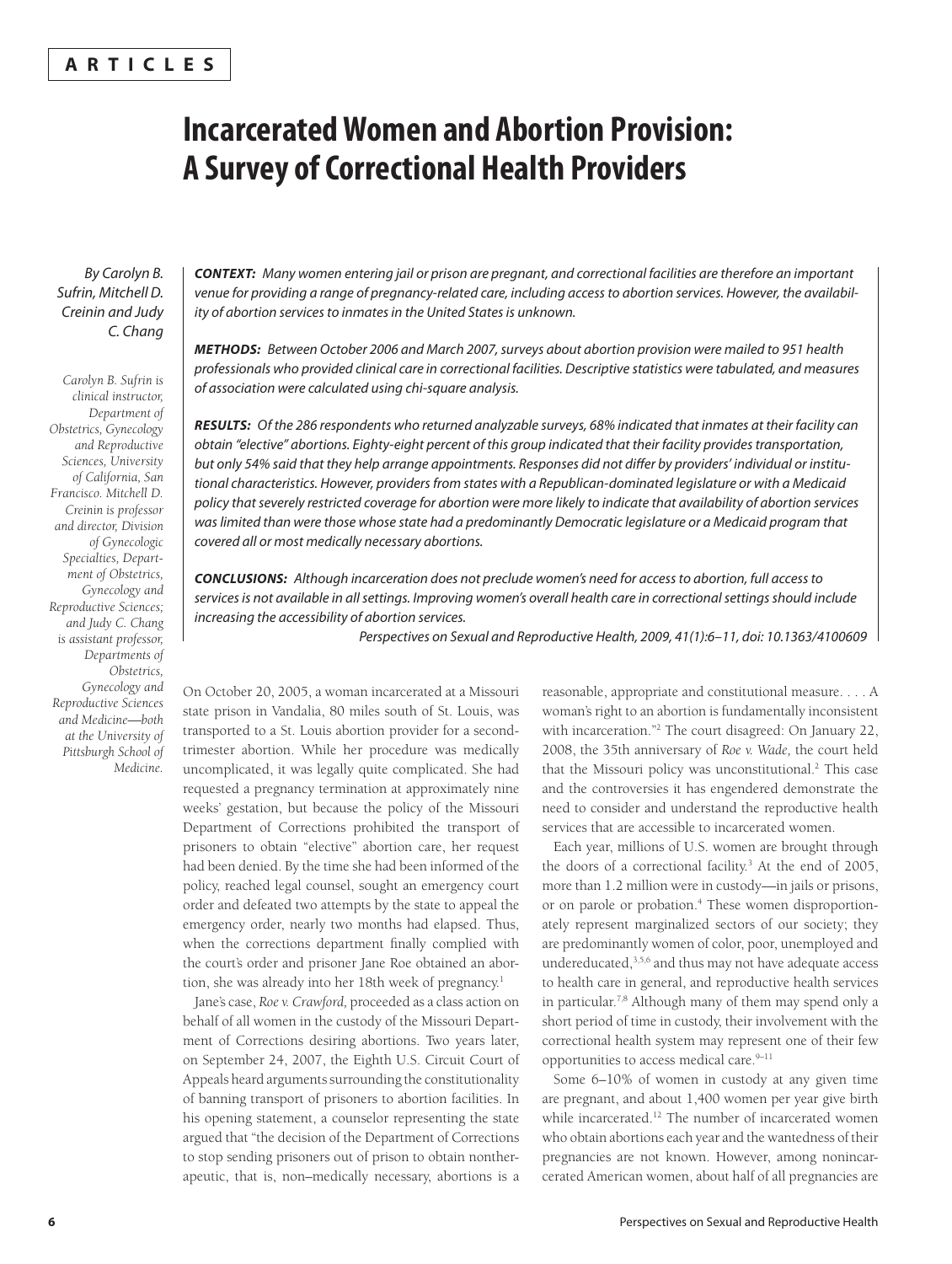unintended, and 24% of pregnancies are terminated with an abortion.<sup>13</sup> Accordingly, it seems likely that a significant proportion of pregnant incarcerated women did not intend their pregnancies. In the only study to date of the reproductive health needs of incarcerated women, 84% of such women of reproductive age surveyed in Rhode Island reported having had an unplanned pregnancy, and 35% had a history of at least one abortion.<sup>7</sup>

Political scientist Rachel Roth systematically investigated correctional facilities' abortion policies<sup>14</sup> and discovered vast inconsistencies and lack of standardization. However, her study did not explore how health care providers who work under these policies translate them into practice.

Because published information addressing the availability of abortion services to incarcerated women is limited, we sought to obtain this information by surveying correctional health care providers. Our objectives were to describe abortion access at correctional facilities and to identify potential barriers to incarcerated women's obtaining pregnancy termination.

## **METHODS**

We mailed questionnaires to 951 correctional health professionals across the United States. Potential respondents were drawn from the membership of the Academy of Correctional Health Professionals, a national organization for health care providers and administrators at correctional facilities. At the time of the study, the organization had approximately 1,600 members. Because the focus of our investigation was providers of direct clinical care to incarcerated women, we excluded attorneys, wardens, dentists, pharmacists, administrators and others whose professional degrees and titles indicated that they do not provide such care. We also excluded persons who did not have a mailing address listed in the database. The study was approved by the institutional review board of the University of Pittsburgh.

The survey consisted of 26 multiple-choice and three open-ended questions. In addition to measures about providers' and their facilities' characteristics, it included questions about abortion services, contraceptive counseling and provision, and general medical and reproductive health care for incarcerated women. Respondents were asked "Are women at your facility allowed to obtain an elective abortion if they request one?" If they answered yes, they were asked which, if any, of the following they did: refer women to an options counselor, help to arrange an appointment, give women the phone number of a provider or provide transportation to an abortion facility. In addition, to evaluate respondents' perception of institutional-level restrictions, the survey asked "Are you aware of any county, state or federal guidelines that prohibit you from providing women with information on abortion?"

To assess contraceptive services, the questionnaire asked whether providers counsel women on birth control. If they answered yes, they were asked which methods and

whether they prescribe or dispense them while women are incarcerated or prior to release In addition, they were asked whether women are permitted to continue using contraceptives while incarcerated.

General medical practices were assessed by asking whether women routinely undergo an intake and release examination and whether they receive health care maintenance—vaccine updates, cholesterol and blood sugar screening, and mammography—when appropriate. The survey also assessed screening for specific STDs, tuberculosis and cervical dysplasia. Providers were asked whether they perform tests for each of these conditions routinely, on request or not at all.

The open-ended questions asked respondents to describe challenges or solutions to providing reproductive health care in the correctional setting, as well as to offer any additional comments. Some of the multiple-choice questions about contraception and abortion had space for respondents to provide comments if they desired. We took clinicians' responses to be a reflection of their understanding of their facilities' policies, but not a representation of official policies.

Before the survey was mailed, we pretested it with 10 physicians and five nurses and nursing professors, all of whom had expertise in either correctional medicine or women's health care delivery. Adjustments in content and format were made on the basis of their feedback. These experts were not included in the mailing of the final survey.

The first mailing occurred in October 2006; all survey packets included a self-addressed, stamped envelope. If a survey came back marked "returned to sender" with a forwarding address, it was resent to that address. In March 2007, a second mailing was sent to all nonrespondents.

Because both the legislative and the executive branches of state governments play a role in correctional policy and personnel appointments, we also evaluated abortion service trends by party affiliation of the legislature and the governor of respondents' home state after the November 2006 elections.15 We did not ask respondents about their own political beliefs, because of concern that this line of inquiry would discourage them from participating.

In addition, under Medicaid, states pay for women's abortions in certain circumstances, although the extent of coverage differs across states.16 Currently, 26 states' Medicaid programs have "very restrictive" policies—that is, they pay for abortions only if the woman's life is endangered or she is the victim of rape or incest. Six states have "semirestrictive" programs, in which Medicaid covers abortions in cases of life endangerment, rape or incest, as well as fetal anomalies or other maternal health concerns. Eighteen states have "least restrictive" programs, which pay for all "medically necessary" abortions.<sup>16</sup> We analyzed abortion services by these coverage schemes of a respondent's state.

Data were analyzed using Stata version 9.0. Descriptive statistics were tabulated, and measures of association were calculated using chi-square analysis. Respondents who did not provide information for a particular question were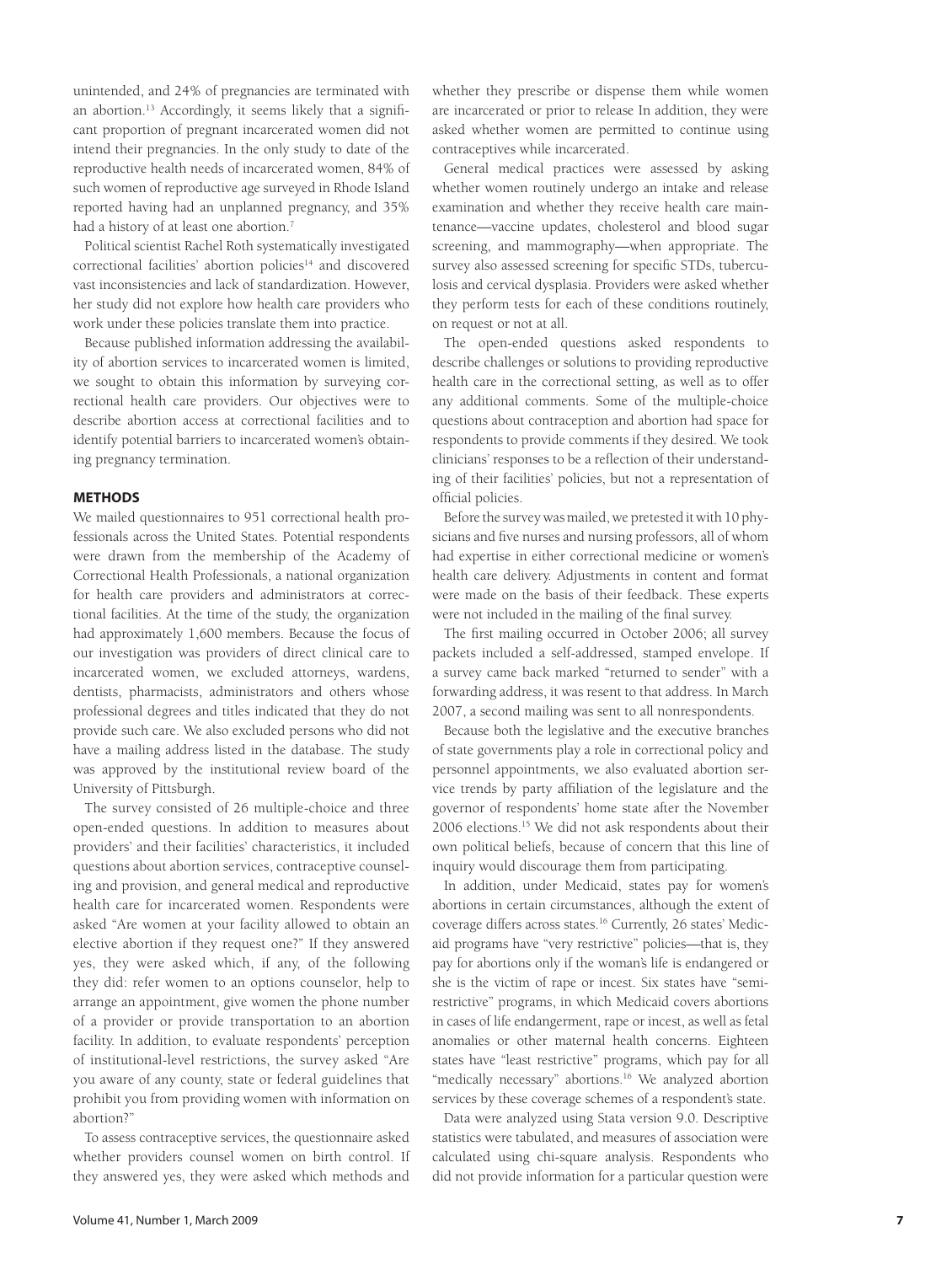*TABLE 1. Percentage distribution of correctional health providers participating in a survey on abortion provision, by selected characteristics, 2006–2007*

| <b>Facility type</b><br>Jail<br>63<br>State prison<br>22<br>Federal prison<br>1<br>9<br>Juvenile center<br>5<br>Other<br>Gender<br>Female<br>73<br>Male<br>27<br>Race<br><b>Black</b><br>8<br>85<br>White<br>Asian<br>3<br>1<br>Native American<br>4<br>Other<br><b>Ethnicity</b><br>5<br>Hispanic<br>95<br>Non-Hispanic<br><b>Profession</b><br>Physician<br>22<br>11<br>Nurse practitioner<br>57<br>Registered nurse<br>Social worker<br>$<$ 1<br>Physician assistant<br>1<br>Other<br>8<br><b>Specialty</b><br>13<br>Internal medicine<br>20<br>Family medicine<br>Obstetrics-gynecology<br>14<br>Pediatrics<br>6<br>19<br>Emergency medicine<br>28<br>No response<br>Years practicing correctional health care<br>17<br>$<$ 5<br>$5 - 10$<br>19<br>>10<br>64<br><b>Certified in correctional health</b><br>Yes<br>68<br>No<br>32<br>Region<br>Northeast<br>7<br>South<br>30<br>Midwest<br>29<br>West<br>34<br>100<br>Total | Characteristic | %<br>$(N=286)$ |
|--------------------------------------------------------------------------------------------------------------------------------------------------------------------------------------------------------------------------------------------------------------------------------------------------------------------------------------------------------------------------------------------------------------------------------------------------------------------------------------------------------------------------------------------------------------------------------------------------------------------------------------------------------------------------------------------------------------------------------------------------------------------------------------------------------------------------------------------------------------------------------------------------------------------------------|----------------|----------------|
|                                                                                                                                                                                                                                                                                                                                                                                                                                                                                                                                                                                                                                                                                                                                                                                                                                                                                                                                |                |                |
|                                                                                                                                                                                                                                                                                                                                                                                                                                                                                                                                                                                                                                                                                                                                                                                                                                                                                                                                |                |                |
|                                                                                                                                                                                                                                                                                                                                                                                                                                                                                                                                                                                                                                                                                                                                                                                                                                                                                                                                |                |                |
|                                                                                                                                                                                                                                                                                                                                                                                                                                                                                                                                                                                                                                                                                                                                                                                                                                                                                                                                |                |                |
|                                                                                                                                                                                                                                                                                                                                                                                                                                                                                                                                                                                                                                                                                                                                                                                                                                                                                                                                |                |                |
|                                                                                                                                                                                                                                                                                                                                                                                                                                                                                                                                                                                                                                                                                                                                                                                                                                                                                                                                |                |                |
|                                                                                                                                                                                                                                                                                                                                                                                                                                                                                                                                                                                                                                                                                                                                                                                                                                                                                                                                |                |                |
|                                                                                                                                                                                                                                                                                                                                                                                                                                                                                                                                                                                                                                                                                                                                                                                                                                                                                                                                |                |                |
|                                                                                                                                                                                                                                                                                                                                                                                                                                                                                                                                                                                                                                                                                                                                                                                                                                                                                                                                |                |                |
|                                                                                                                                                                                                                                                                                                                                                                                                                                                                                                                                                                                                                                                                                                                                                                                                                                                                                                                                |                |                |
|                                                                                                                                                                                                                                                                                                                                                                                                                                                                                                                                                                                                                                                                                                                                                                                                                                                                                                                                |                |                |
|                                                                                                                                                                                                                                                                                                                                                                                                                                                                                                                                                                                                                                                                                                                                                                                                                                                                                                                                |                |                |
|                                                                                                                                                                                                                                                                                                                                                                                                                                                                                                                                                                                                                                                                                                                                                                                                                                                                                                                                |                |                |
|                                                                                                                                                                                                                                                                                                                                                                                                                                                                                                                                                                                                                                                                                                                                                                                                                                                                                                                                |                |                |
|                                                                                                                                                                                                                                                                                                                                                                                                                                                                                                                                                                                                                                                                                                                                                                                                                                                                                                                                |                |                |
|                                                                                                                                                                                                                                                                                                                                                                                                                                                                                                                                                                                                                                                                                                                                                                                                                                                                                                                                |                |                |
|                                                                                                                                                                                                                                                                                                                                                                                                                                                                                                                                                                                                                                                                                                                                                                                                                                                                                                                                |                |                |
|                                                                                                                                                                                                                                                                                                                                                                                                                                                                                                                                                                                                                                                                                                                                                                                                                                                                                                                                |                |                |
|                                                                                                                                                                                                                                                                                                                                                                                                                                                                                                                                                                                                                                                                                                                                                                                                                                                                                                                                |                |                |
|                                                                                                                                                                                                                                                                                                                                                                                                                                                                                                                                                                                                                                                                                                                                                                                                                                                                                                                                |                |                |
|                                                                                                                                                                                                                                                                                                                                                                                                                                                                                                                                                                                                                                                                                                                                                                                                                                                                                                                                |                |                |
|                                                                                                                                                                                                                                                                                                                                                                                                                                                                                                                                                                                                                                                                                                                                                                                                                                                                                                                                |                |                |
|                                                                                                                                                                                                                                                                                                                                                                                                                                                                                                                                                                                                                                                                                                                                                                                                                                                                                                                                |                |                |
|                                                                                                                                                                                                                                                                                                                                                                                                                                                                                                                                                                                                                                                                                                                                                                                                                                                                                                                                |                |                |
|                                                                                                                                                                                                                                                                                                                                                                                                                                                                                                                                                                                                                                                                                                                                                                                                                                                                                                                                |                |                |
|                                                                                                                                                                                                                                                                                                                                                                                                                                                                                                                                                                                                                                                                                                                                                                                                                                                                                                                                |                |                |
|                                                                                                                                                                                                                                                                                                                                                                                                                                                                                                                                                                                                                                                                                                                                                                                                                                                                                                                                |                |                |
|                                                                                                                                                                                                                                                                                                                                                                                                                                                                                                                                                                                                                                                                                                                                                                                                                                                                                                                                |                |                |
|                                                                                                                                                                                                                                                                                                                                                                                                                                                                                                                                                                                                                                                                                                                                                                                                                                                                                                                                |                |                |
|                                                                                                                                                                                                                                                                                                                                                                                                                                                                                                                                                                                                                                                                                                                                                                                                                                                                                                                                |                |                |
|                                                                                                                                                                                                                                                                                                                                                                                                                                                                                                                                                                                                                                                                                                                                                                                                                                                                                                                                |                |                |
|                                                                                                                                                                                                                                                                                                                                                                                                                                                                                                                                                                                                                                                                                                                                                                                                                                                                                                                                |                |                |
|                                                                                                                                                                                                                                                                                                                                                                                                                                                                                                                                                                                                                                                                                                                                                                                                                                                                                                                                |                |                |
|                                                                                                                                                                                                                                                                                                                                                                                                                                                                                                                                                                                                                                                                                                                                                                                                                                                                                                                                |                |                |
|                                                                                                                                                                                                                                                                                                                                                                                                                                                                                                                                                                                                                                                                                                                                                                                                                                                                                                                                |                |                |
|                                                                                                                                                                                                                                                                                                                                                                                                                                                                                                                                                                                                                                                                                                                                                                                                                                                                                                                                |                |                |
|                                                                                                                                                                                                                                                                                                                                                                                                                                                                                                                                                                                                                                                                                                                                                                                                                                                                                                                                |                |                |
|                                                                                                                                                                                                                                                                                                                                                                                                                                                                                                                                                                                                                                                                                                                                                                                                                                                                                                                                |                |                |
|                                                                                                                                                                                                                                                                                                                                                                                                                                                                                                                                                                                                                                                                                                                                                                                                                                                                                                                                |                |                |
|                                                                                                                                                                                                                                                                                                                                                                                                                                                                                                                                                                                                                                                                                                                                                                                                                                                                                                                                |                |                |
|                                                                                                                                                                                                                                                                                                                                                                                                                                                                                                                                                                                                                                                                                                                                                                                                                                                                                                                                |                |                |
|                                                                                                                                                                                                                                                                                                                                                                                                                                                                                                                                                                                                                                                                                                                                                                                                                                                                                                                                |                |                |
|                                                                                                                                                                                                                                                                                                                                                                                                                                                                                                                                                                                                                                                                                                                                                                                                                                                                                                                                |                |                |
|                                                                                                                                                                                                                                                                                                                                                                                                                                                                                                                                                                                                                                                                                                                                                                                                                                                                                                                                |                |                |
|                                                                                                                                                                                                                                                                                                                                                                                                                                                                                                                                                                                                                                                                                                                                                                                                                                                                                                                                |                |                |

*Note:* Percentages may not add to 100 because of rounding.

excluded from the tabulation of frequencies or proportions. Text responses were examined and then manually coded for key themes.

## **RESULTS**

In total, 405 (43%) of the surveys were returned: 231 from the first mailing and 174 from the second. Of these, 119 were ineligible—15 because the respondent indicated no clinical interaction with incarcerated women, 15 because they came from a state that required prior approval for its workers to complete a survey and 89 because respondents indicated that they worked at male-only facilities. In addition, 64 were marked "returned to sender" and had no valid forwarding address. Our analyses therefore were based on 286 surveys, or 30% of those mailed.

Respondents were, on average, 45 years old (range, 29–75); the majority were female and white, and worked in jails (Table 1). In general, this sample comprises a group of practitioners committed to correctional health: Approximately two-thirds of respondents were certified in correctional health, and two-thirds had been caring for incarcerated persons for more than 10 years. Fifty-seven percent were nurses, and 22% were doctors.

Ninety-seven percent of respondents indicated no awareness of any county, state or federal guidelines that prohibited them from providing inmates with information on abortion. Asked whether women at their facility are allowed to obtain an elective abortion if they request one, 68% of respondents (95% confidence interval, 62–73%) answered yes. Of these, 44% refer pregnant women to an options counselor. Fifty-four percent of respondents who said yes reported that they assist women in arranging an appointment for an abortion, and the remainder indicated that women must schedule the appointment without help from correctional health providers; 88% replied that their facility arranges transportation for women seeking an elective abortion.

We found no statistically significant correlations between a response that abortion was permitted and type of facility, gender of provider, years in practice, type of provider, medical specialty or certification in correctional health. These variables also did not correlate to the likelihood of providers' saying that they facilitated abortion by arranging transportation or other means.

Our examination of contraceptive service provision revealed that overall, 71% of clinicians counseled women on birth control at some point in their incarceration. Providers who did so were more likely than those who did not to answer that women at their facility could obtain an abortion (72% vs. 59%, p=.04). Eighty-four percent of clinicians who provided women with birth control, either by dispensing a method or by writing a prescription upon women's release, reported that abortion was allowed, compared with 58% of providers who did not dispense or prescribe contraceptives (p<.001). Although not statistically significant, there appeared to be a trend suggesting that facilities that allowed women to continue their preincarceration method of contraception were more likely to permit abortion than were facilities that did not allow contraceptive continuation (74% vs. 65%, p=.12).

By all of the measures we assessed, abortion appears to be more accessible to incarcerated women in states with predominantly Democratic or bipartisan legislatures than in states with Republican-controlled legislatures (Table 2). Seventyeight percent of respondents from states with Democraticcontrolled legislatures and 72% of those from states with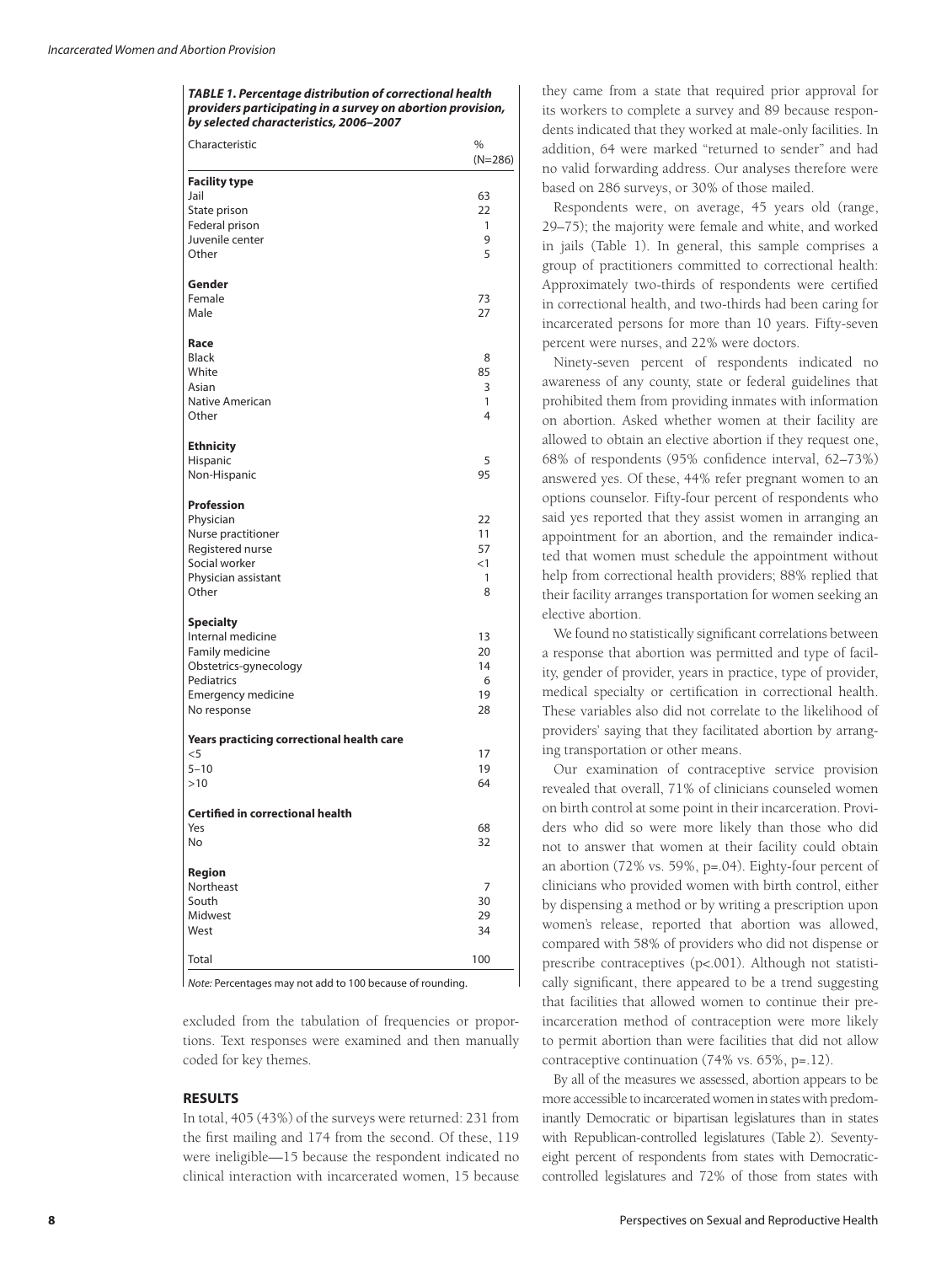| <b>TABLE 2. Percentage of correctional health providers</b> |
|-------------------------------------------------------------|
| reporting selected abortion services, by majority party of  |
| legislature in provider's home state                        |

| Service                               | Republican<br>$(N=91)$ | Democratic<br>$(N=119)$ | Bipartisan<br>$(N=72)$ |
|---------------------------------------|------------------------|-------------------------|------------------------|
| Abortion is allowed***                | 50                     | 78                      | 72                     |
| Provider arranges<br>appointments*    | 40                     | 62                      | 50                     |
| Provider arranges<br>transportation** | 77                     | 95                      | 87                     |

\*p<.05. \*\*p=.01. \*\*\*p<.001. Notes: Sixteen states have predominan tly Republican legislatures, 22 states predominantly Democratic legislatures and 11 states bipartisan legislatures; in Nebraska, legislators do not identify themselves or run as members of a particular party. This analysis excludes four respondents—three who did not indicate their state of origin and one who was from Nebraska. Source: Majority party of legislature—reference 15.

bipartisan legislatures indicated that women could obtain an abortion, compared with 50% of those from states with predominantly Republican legislatures. Patterns of association were similar with regard to arranging an appointment at an abortion clinic and providing transportation. The party affiliation of state governors, however, was not associated with increased abortion access responses.

State funding for abortion also was associated with all of our accessibility measures (Table 3). Correctional health providers from states with very restrictive Medicaid abortion coverage were significantly less likely than those from states with the least restrictive Medicaid programs to say that abortion was allowed (60% vs. 80%), that they helped women arrange an appointment for an abortion (41% vs. 62%) and that transportation was provided (81% vs. 86%). No distinct trend was noted for the six states with semirestrictive coverage, possibly because the number of respondents in this category was small (37).

The main theme that emerged from respondents' openended comments is that provision of abortion services to incarcerated women is heterogeneous. Some providers

*TABLE 3. Percentage of correctional health providers reporting selected abortion services, by restrictiveness of Medicaid abortion coverage in provider's home state*

| Service                               | Verv<br>restrictive<br>$(N=128)$ | Semi-<br>restrictive<br>$(N=37)$ | Least<br>restrictive<br>$(N=117)$ |
|---------------------------------------|----------------------------------|----------------------------------|-----------------------------------|
| Abortion is allowed**                 | 60                               | 53                               | 80                                |
| Provider arranges<br>appointments**   | 41                               | 65                               | 62                                |
| Provider arranges<br>transportation** | 81                               | 82                               | 86                                |

\*\*p<.01. Notes: "Very restrictive" coverage pays for abortions only in cases of life endangerment, rape and incest; "semirestrictive," abortions that are necessary because of maternal physical health problems or fetal anomalies; "least restrictive," all or most medically necessary abortions. Twenty-six states have very restrictive coverage, six semirestrictive and 17 least restrictive. In South Dakota, Medicaid covers abortions only in cases of life endangerment; South Dakota is excluded from this analysis. This analysis excludes four respondents—three who did not indicate their state of origin and one who was from South Dakota. Source: Restrictiveness of Medicaid coverage—reference 16.

reported that their facility arranged every aspect of abortion care while a woman was in custody: counseling, scheduling, transportation and funding. Others noted that women must get a court order to obtain an abortion while incarcerated; such an order would then stipulate the details of her abortion-related care. Several respondents indicated that prisoners must make financial arrangements themselves. In justifying this funding requirement, one provider underscored that the "procedure is considered elective." Some answers reflected that abortion requests are met with a sense of uncertainty and are dealt with on an individual basis. For example, one respondent wrote, "[I've] only had one patient request [an abortion]; family took her to the appointment. Not sure if we would provide transportation if this came up again." One respondent offered another solution to the dilemma posed when a prisoner requests an abortion: "[We] facilitate early release if abortion [is] requested." In this scenario, the burden is lifted from the correctional facility to address the woman's access to abortion; a woman is freed from incarceration so that she can exercise her reproductive freedom. As this represents only one provider's response, we cannot speculate on the frequency of early release for this purpose.

## **DISCUSSION**

The Eighth Amendment, which prohibits cruel and unusual punishment, guarantees all prisoners the right to health care; the Fourteenth Amendment, which prohibits states from depriving a person privacy without due process of the law, protects women's right to choose abortion regardless of incarceration. Nevertheless, the Missouri case1,2 illustrates how the thicket of abortion politics can limit prisoners' access to health services. Similarly, our study sheds light on their constrained access to care. The impact of withholding care remains salient for this traditionally marginalized population not only because abortion is an important component of reproductive health services for women overall, but also because the discretion afforded to officials in the correctional setting allows for varied, and sometimes unconstitutional, interpretations of laws and medical standards pertaining to the provision of abortion services.

Our findings reveal wide variations in the degree of abortion access for women in correctional facilities. Many correctional health providers asserted that incarcerated women are allowed to obtain an abortion. Yet when they were questioned about the details of facilitating the procedure for women, inconsistencies emerged surrounding transportation, help arranging appointments and other logistical assistance. This finding is consistent with those of Roth's analysis, which was based on a comprehensive search of documents and policies pertaining to abortion services for incarcerated women.14 Of the 44 states that provided Roth with information, 14 had no official written policy on prisoners who requested abortions. Furthermore, among those that had a policy or followed legal precedent, provisions regarding transportation, funding and facilitating varied. Besides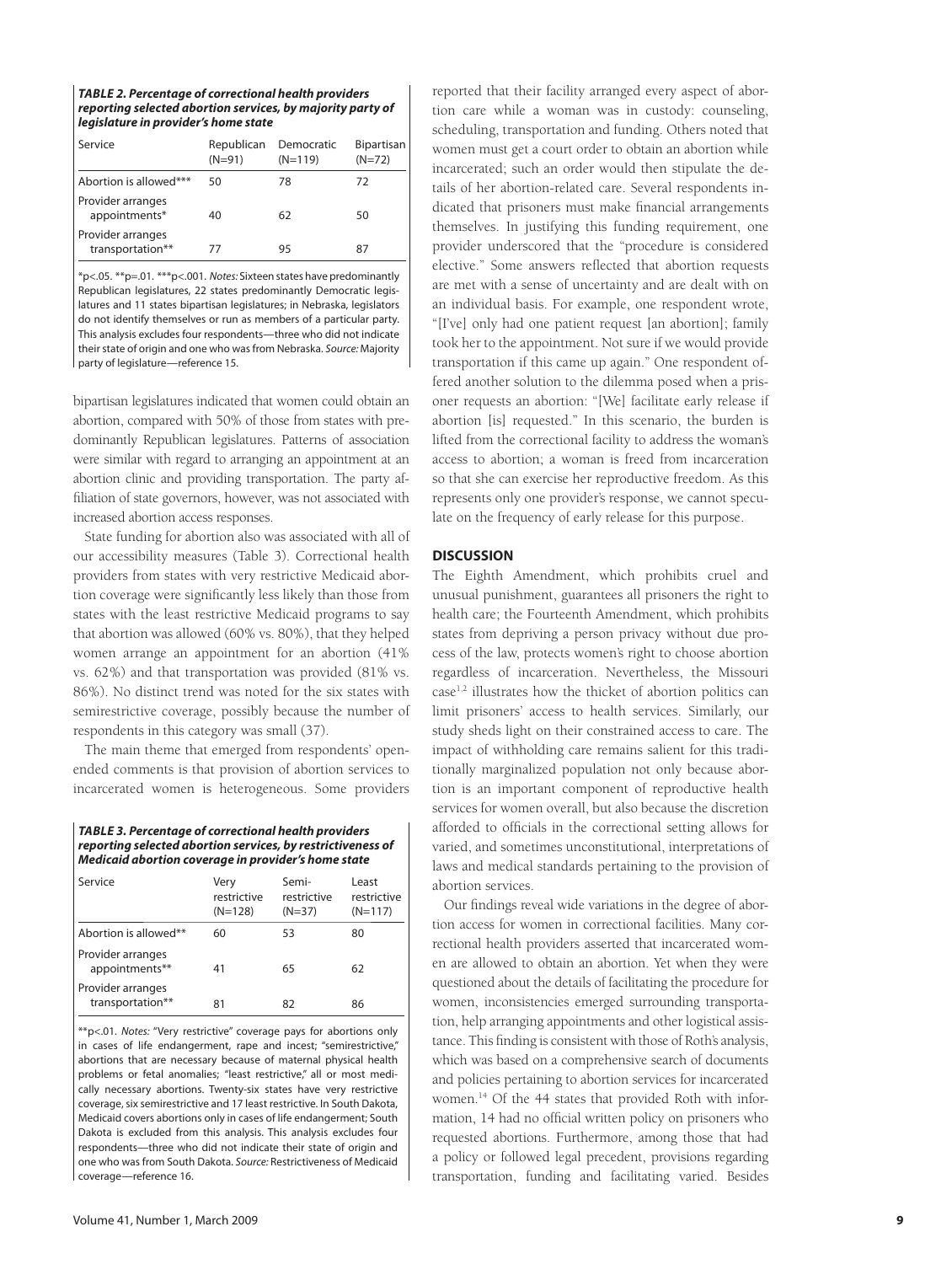heterogeneity, the dominant theme that emerged in Roth's analysis was the distinction that facilities made between elective and "medically necessary" abortions when describing their policies. We cannot make similar conclusions from our study, as it did not specifically explore a differentiation between medically necessary and elective abortions.

Our results also suggest that provision of contraceptive services in correctional facilities is associated with an incarcerated woman's being allowed to obtain an abortion. One possible explanation for this finding is that providers who have a greater awareness of women's reproductive health needs in general, or who work at facilities with such an awareness, may be more attuned than others to women's need to access abortion services. Alternatively, it could signify a concordance between facilities' contraception and abortion policies, which providers then follow.

We did not identify other provider- or institutionspecific variables that predicted an incarcerated woman's having access to abortion, but we did find state-level differences. Consistent with the state-by-state investigation by Roth,<sup>14</sup> our analyses demonstrated that abortion services for incarcerated women follow trends in state politics. According to our results, providers from states with Republican-dominated legislatures were significantly less likely to help incarcerated women obtain an abortion than were those from states whose legislatures were under bipartisan or Democratic control. Similarly, least restrictive Medicaid abortion coverage in a respondent's state was associated with reporting greater access to abortion care.

Our data should be framed not only in a political context, however, but also in a medical one. The correctional health system, which is widely recognized as an important venue for caring for persons who were medically marginalized prior to incarceration,5,7,17–18 operates under a set of guidelines and policies enumerated in most cases by the National Commission on Correctional Health Care. In collaboration with the American Public Health Association, the commission has published standards for health services that an institution must provide to be an accredited correctional health facility. One standard specifies that pregnant women receive "comprehensive counseling and assistance ... in keeping with their express desires in planning for their unborn children, whether they desire abortion, adoptive service, or to keep the child."19 Although the commission recommends that facilities draft a written policy on abortion, it provides no further instructions for abortion services. This lack of accountability for pregnancy termination provision, combined with variable correctional policies, allows for multiple interpretations and applications of a medical service; our data support this contention.

## **Limitations**

While highlighting issues not previously explored in the lite rature, this study has several limitations. The Academy of Correctional Health Professionals is the largest national professional community of correctional health providers, and thus its membership database was the most comprehensive pool of such providers available. Our response rate was consistent with those of other postal survey studies of health care providers.<sup>20</sup> However, because detailed characteristics of nonrespondents are not known, we cannot ensure that our convenience sample is representative of all clinicians belonging to the organization. Furthermore, because we did not directly sample facilities, we were unable to correlate responses with actual practices. Also, these respondents may have little to do with institutional-level policy decisions. Nonetheless, since providers are usually the gatekeepers to medical referrals, their answers to these survey questions reflect how they interpret—and, likely, how they put into practice—institution policies.

Finally, this was a descriptive study on a topic not previously explored in the literature; our results suggest trends but were not powered to demonstrate statistically significant differences. Though anecdotes appear in the media, further research is needed to document the experiences of women requesting abortions in correctional settings, so that interventions can be designed to ensure their access to pregnancy termination services. Further directions of this work also include formalizing policy requirements through the National Commission on Correctional Health Care.

### **Conclusions**

Incarcerated women's access to abortion services is highly variable, and we suspect that the inconsistencies are related to complex, facility-specific social and political issues. Abortion in the context of the highly regulated and often coercive setting of prisons and jails raises a myriad of intricate and interconnected issues: legal, constitutional, moral, political, financial and medical, among others. Institutional control of individuals as the backdrop for medical care creates a unique set of challenges for providing reproductive health services. The correctional health system should strive to provide quality, comprehensive medical care to inmates. To help achieve this goal, gaps in the range of pregnancy services offered to incarcerated women must be further explored, and interventions to address them must be developed.

#### **REFERENCES**

**1.** American Civil Liberties Union, ACLU asks court to protect access to abortion care for women prisoners in Missouri, news release, Sept. 24, 2007, <http://www.aclu.org/reproductiverights/abortion/ 31908prs20070924.html>, accessed Oct. 13, 2007.

**2.** *Roe v. Crawford*, 514 F.3d 789 (8th Cir. 2008).

**3.** Greenfeld LA and Snell TL, *Women Offenders,* Washington, DC: Bureau of Justice Statistics, 1999.

**4.** Correctional Association of New York, Women in prison fact sheet, 2007, <http://www.correctionalassociation.org/WIPP/publications/ Women%20in%20Prison%20Fact%20Sheet%202007.pdf>, accessed Apr. 22, 2008

**5.** Conly C, The Women's Prison Association: supporting women offenders and their families, *US Department of Justice*, *Office of Justice Programs: National Institute of Justice,* 1998.

**6.** Covington SS and Bloom BE, Gender responsive treatment and services in correctional settings, *Women and Therapy,* 2007, 29(3–4):9–33.